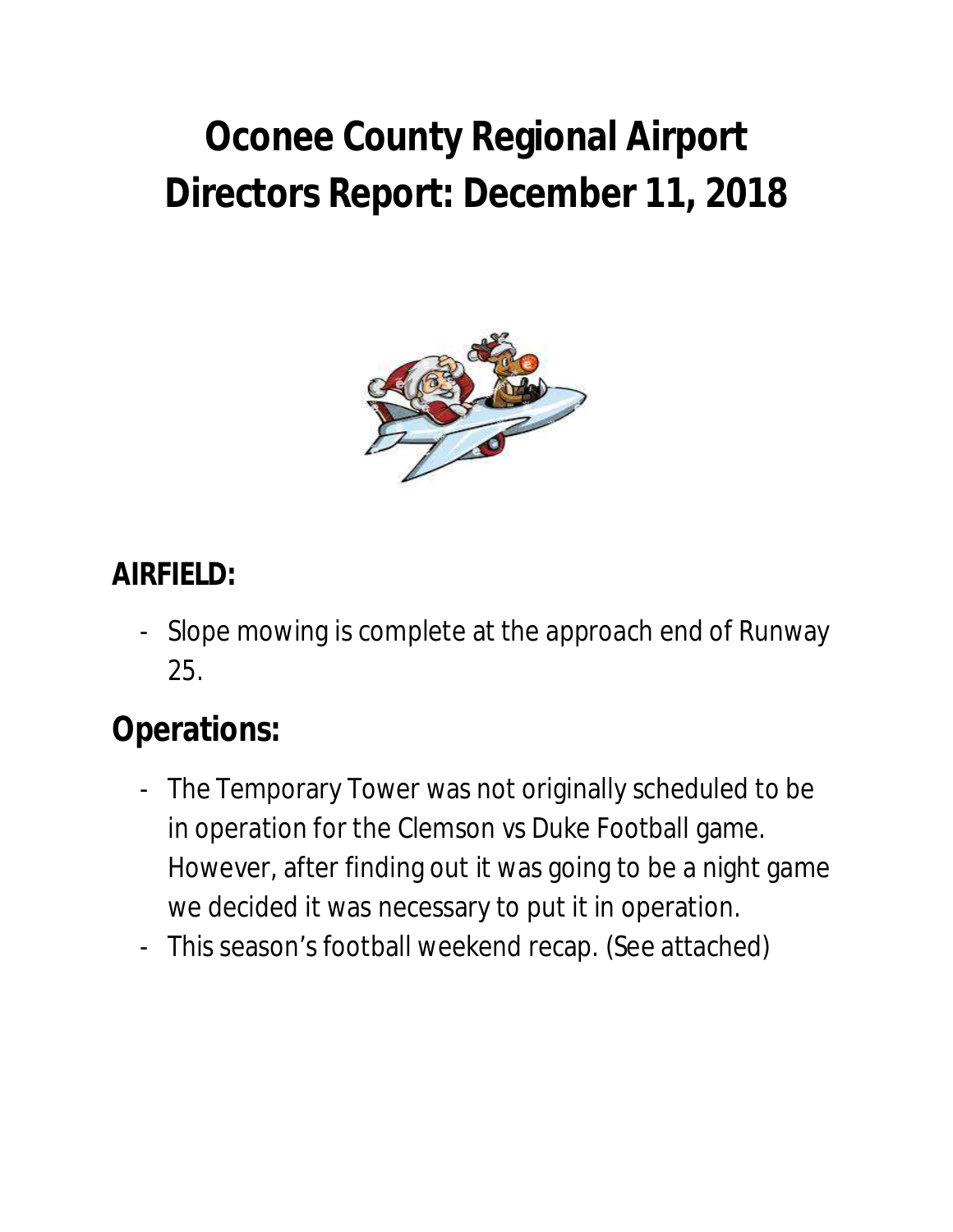### **SAFETY/SECURITY:**

- Numerous taxi lights and a section of the left side runway 25 REIL (Runway End Identifier Lights) are out. The REIL is under warranty and is fixed. Walker & Whiteside also fixed the taxi light issues.

## **FBO FINANCIALS:**

- See attached

## **CAPITAL PROJECTS:**

- Supplemental Funding Request. (Explain)
- Met with WK Dickson, Design process about 30 percent complete. WK Dickson will attend our February meeting to give an update.

#### **TERMINAL/FACILITIES:** N/A

## **PERSONNEL:**

- We are happy to announce that Clay Sanders has joined our airport team. He will be in charge of all of the grounds.